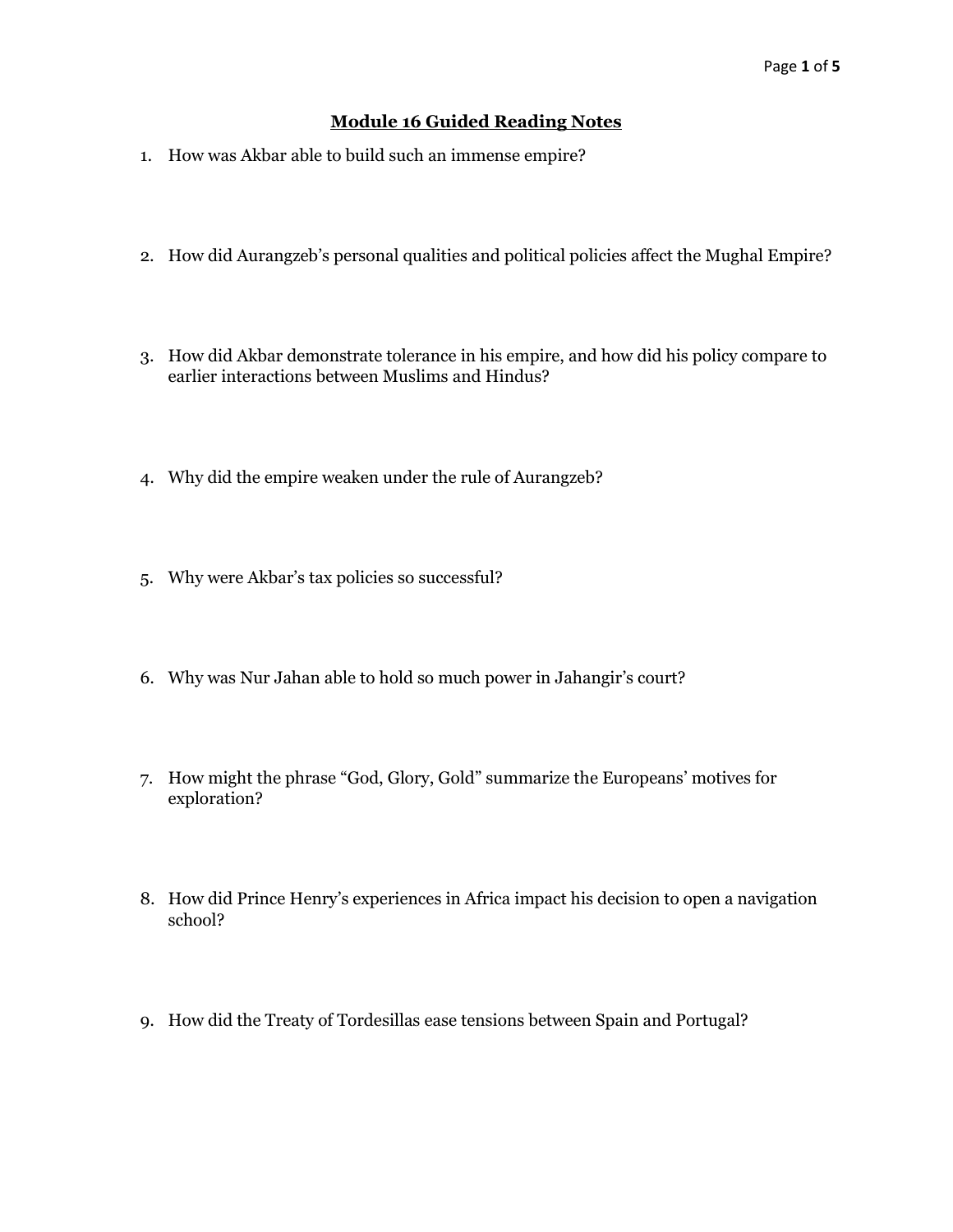10. What was Prince Henry's goal and who actually achieved it?

- 11. What were the motives behind European exploration in the 1400's? Explain.
- 12. How would the "alternate attendance policy" restrict the daimyo?
- 13. How did the Japanese express themselves culturally under the Tokugawa shoguns?
- 14. How was the treatment of Europeans different in Japan and China? How was it similar?
- 15. What did Christian missionaries bring to China?
- 16. What was the structure of society in Tokugawa Japan?
- 17. How did Beijing become the capital of China?
- 18. Why do you think that the emperor had less power than a shogun?
- 19. What was the significance of Magellan's voyage?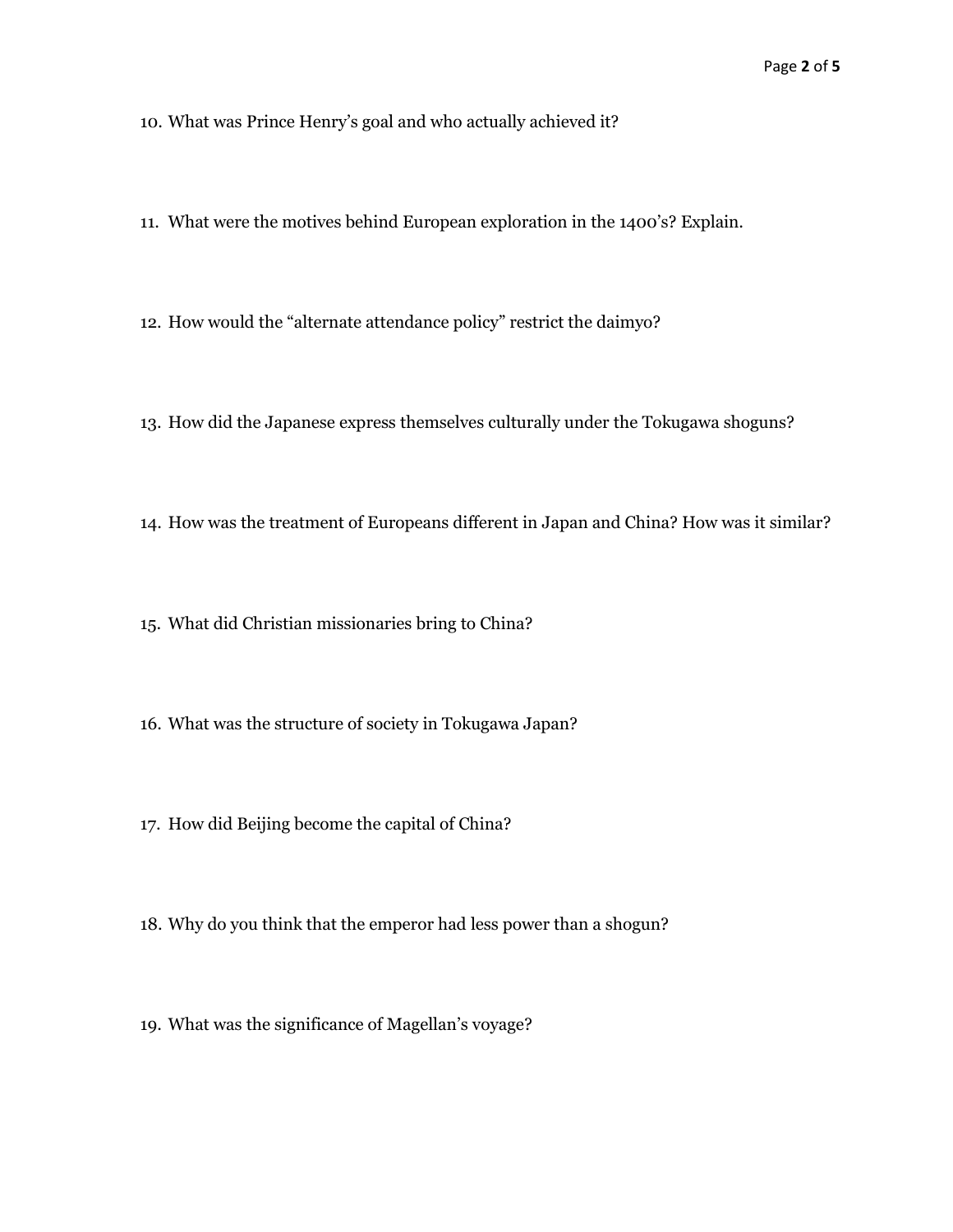20. What factors enabled the Spanish to defeat the Aztec?

- 21. Why did the natives of New Mexico revolt against Spanish settlers?
- 22. Why were most of the Spanish explorers drawn to the Americas?
- 23. Which country was the richest and most powerful in the 16<sup>th</sup> century, and why?
- 24. Why were France's North American holdings so sparsely populated?
- 25. How were the Dutch and the French colonies different from the English colonies in North America?
- 26. What was the basic difference between French and English attitudes about the land they acquired in North America?
- 27. What were some effects of European colonization of North America for Native Americans?
- 28. What need drove the English farther west into the North American continent?
- 29. In what ways did the colonies at Jamestown and Massachusetts differ?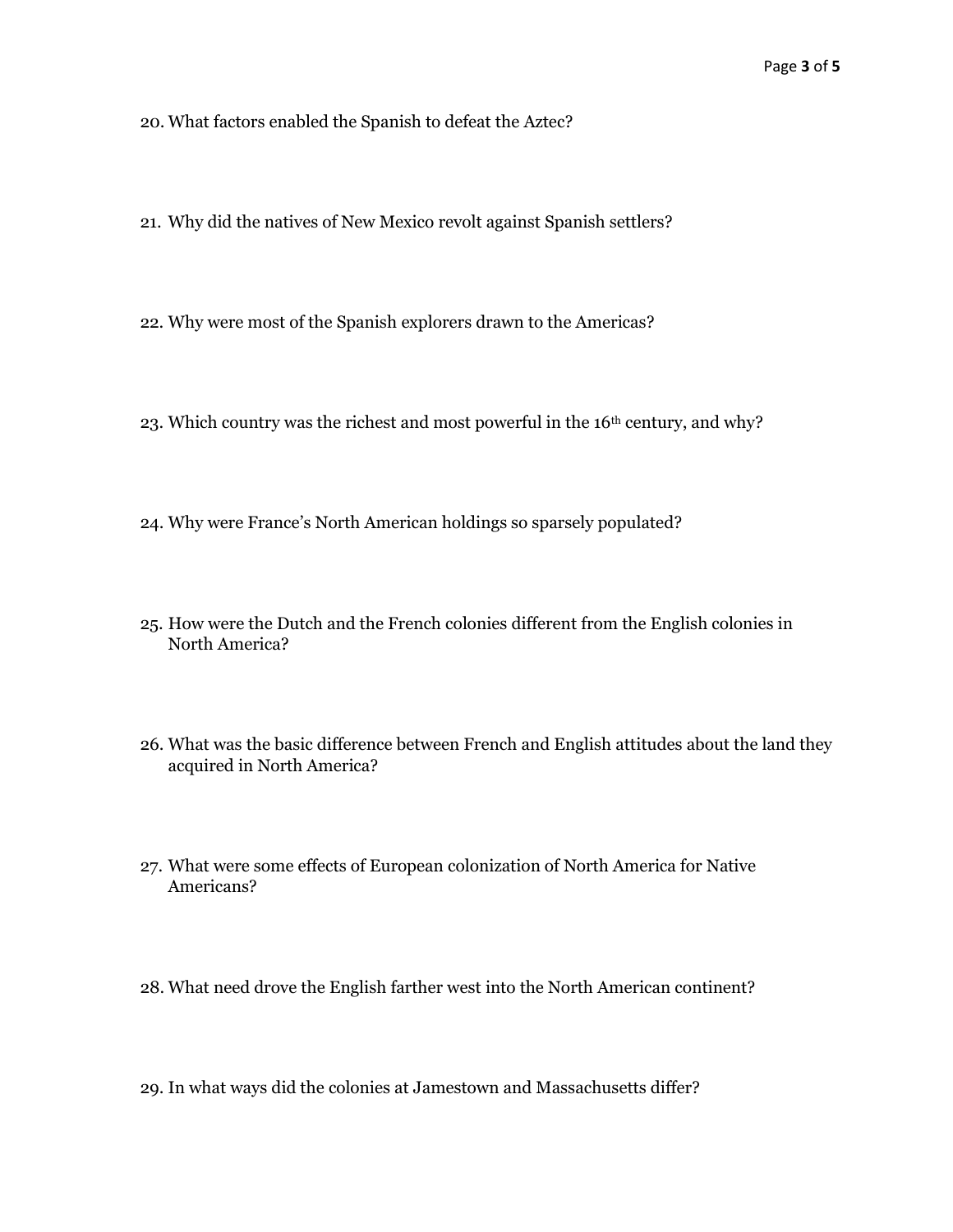30. Why did many African rulers participate in the Atlantic slave trade?

- 31. Why did so many Africans die during the Middle Passage?
- 32. How did African slaves contribute to the development of the Americas?
- 33. What effect did the spread of Islam have on the slave trade?
- 34. Why is the Columbian Exchange considered a significant event?
- 35. Why would a joint-stock company be popular with investors in overseas colonies?
- 36. What role did colonies play in mercantilism?
- 37. What were some of the food items that traveled from the Americas to the rest of the world?
- 38. What food and livestock from the rest of the world traveled to the Americas?
- 39. What were some of the effects on European society of the economic revolution that took place in the 16<sup>th</sup> and 17<sup>th</sup> centuries?